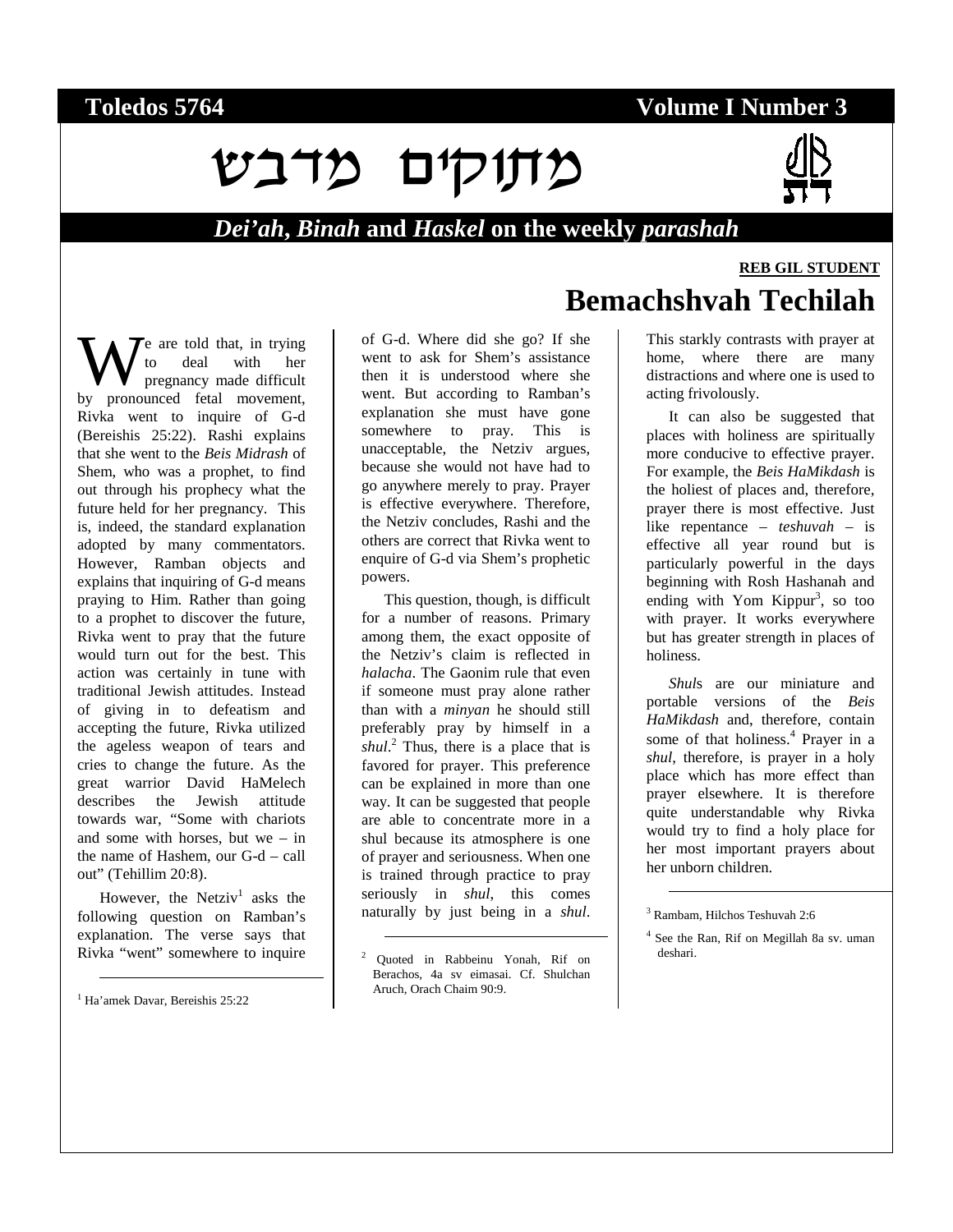hen Ya'akov, disguised as Eisav, presented himself to his father, When Ya'akov, disguised<br>as Eisav, presented<br>himself to his father,<br>Yitzchak identified him with the famous words, "Hakol kol Ya'akov vehayadayim yedei Eisav" (The voice is the voice of Ya'akov but the hands are the hands of Eisav – Bereishis 27:22). Rashi innovatively explains the phrase "the voice is the voice of Ya'akov" as meaning that the words spoken are identifiably from Ya'akov and not from Eisav. Ya'akov repeatedly used polite language when talking to Yitzchak. When Ya'akov first arrived he announced his presence by calling out "my father" and then waited for his father to respond (v. 18). He then said "Please arise and eat from my venison" (v. 19). These two examples of politeness in a short exchange were typical of Ya'akov, indeed so typical that he did not think to avoid it so as to hide his true identity. However, Eisav was never that polite. Thus, the "kol Ya'akov", the typical and proper Jewish trait, is politeness.

Politeness in speech is an attribute that everyone aspiring to greatness, or even to the level of an average Jew, must master. It is not merely a matter of formality or artificial standards but rather fulfills all three major types of mitzvos.

The Vilna Gaon divides the Torah into three types of commandments – mitzvos between man and G-d, between man and man, and between man and himself.<sup>1</sup> An example of the first kind of mitzvah is the commandment to hear a shofar on Rosh Hashanah. This is solely between man and Hashem. A mitzvah in the second category is the prohibition against stealing, which would rob another of his possessions. A mitzvah in the third category is to repent, for teshuvah is the mending of one's soul and the repairing of one's spiritual status.

When you are polite to another person you show them respect. You elevate them and make them feel good about themselves. They feel that you respect them and therefore have more confidence in their own standing and your mutual relationship. A simple word like "please" can create a lasting impression on another human being.

However, even if there was no need to satisfy another person, this human being was created in G-d's image. Hashem endowed this person with life and, most importantly, placed some of His glory onto him. Showing respect to another person is not just displaying honor to him; it is also giving respect to his Creator, the One who placed His image onto this person. When we are polite to

 $\overline{a}$ 

# **2** *Mesukim Midevash*  **Bakeish Shalom**

another we are honoring not only him but also Him.

Furthermore, we should keep in mind Ramban's important explanation of the mitzvah to send away a mother bird before gathering its eggs. The reason for this mitzvah is not because the bird feels bad and we must pity it. Rather, Ramban  $explains<sup>2</sup>$ , this mitzvah is a provision to keep us from becoming cruel people. We need to avoid activities that are cruel not because the activities are wrong per se, which they may or may not be, but because we are bidden to perfect our personalities and souls. This perfection cannot come if we engage in acts that are counter-productive. We must work to better our character traits and avoid activities that worsen them. Performing a cruel act is deleterious towards our ethical goals, above and beyond any moral issues that may exist.

Similarly, acting politely helps build our own characters. When we do not allow unthoughtfulness or even roughness of speech to enter our lives we are working on ourselves. A refined soul will not speak roughly and we must guide ourselves towards becoming such a polished individual.

 $\overline{a}$ 

<sup>1</sup> Commentary to Mishlei 2:9, Yishayahu 1:2

<sup>2</sup> Commentary to Devarim 22:6